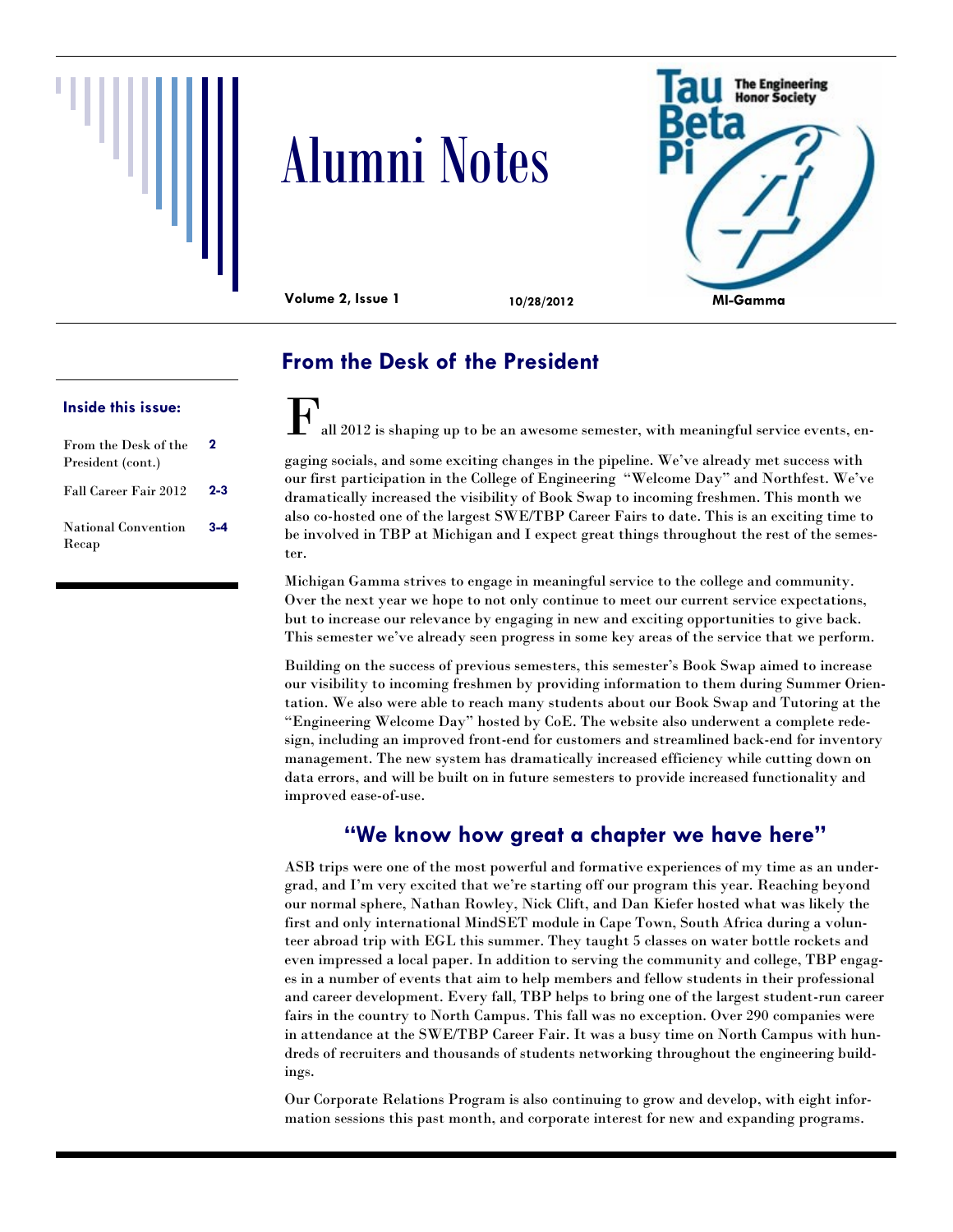

#### **From the Desk of the President (cont.)**

Michigan Gamma is also excited to be hosting the upcoming District 7 Conference this coming April. We know how great a chapter we have here, and we're excited to be able to show the rest of our district what we have to offer. Look forward to more information about the D7 Conference as it approaches.

And what semester could be complete without a good stock of socials and new ideas? And as always, there will be plenty to discuss at New Initiatives meetings. We'll be investigating the Prestigious Actives and Tiered Leadership pilot programs and looking into exciting new undertakings.

This is going to be a great semester with lots to be involved in. Hope your semester both inside and outside of TBP is great. Go Blue!

~ Mike Hand, President, Tau Beta Pi MI-G

#### **Fall Career Fair 2012**

Another year, another career fair! The SWE/TBP Engineering Career Fair, now in its

28th iteration, took place on September 24th and 25th. The number of companies wanting to attend continues to grow, with nearly 300 companies in attendance this year. Student involvement continues to be as strong as ever, with over 3000 students attending each day. Tau Beta Pi was critical to the success of this career fair, led by directors Vicki Choe and Kevin Joseph as well as several chairs. Of course, there were also hundreds of hours volunteered by TBP electees and actives.

There were a few changes to this year's career fair that made an impact. The first was a redesigned website, which can be seen at <u>umcareerfair.org</u>. The new website allowed for easier registration for companies and also provided easy access to information such as the list of attending companies. The next change, which was more behind the scenes than the others, was the use of a shipping company to handle packages. Anyone who volunteered in

the past and had to lug packages around North Campus should be glad (or jealous) to know we no longer ask that of anybody. Finally, a minor change which had a huge effect was the addition of card swipers to the student registration table. This allowed for students to speedily check in with their Mcard and grab a directory. Even though there



**"Student involvement continues to be as strong as ever, with over 3000 students attending each day."**

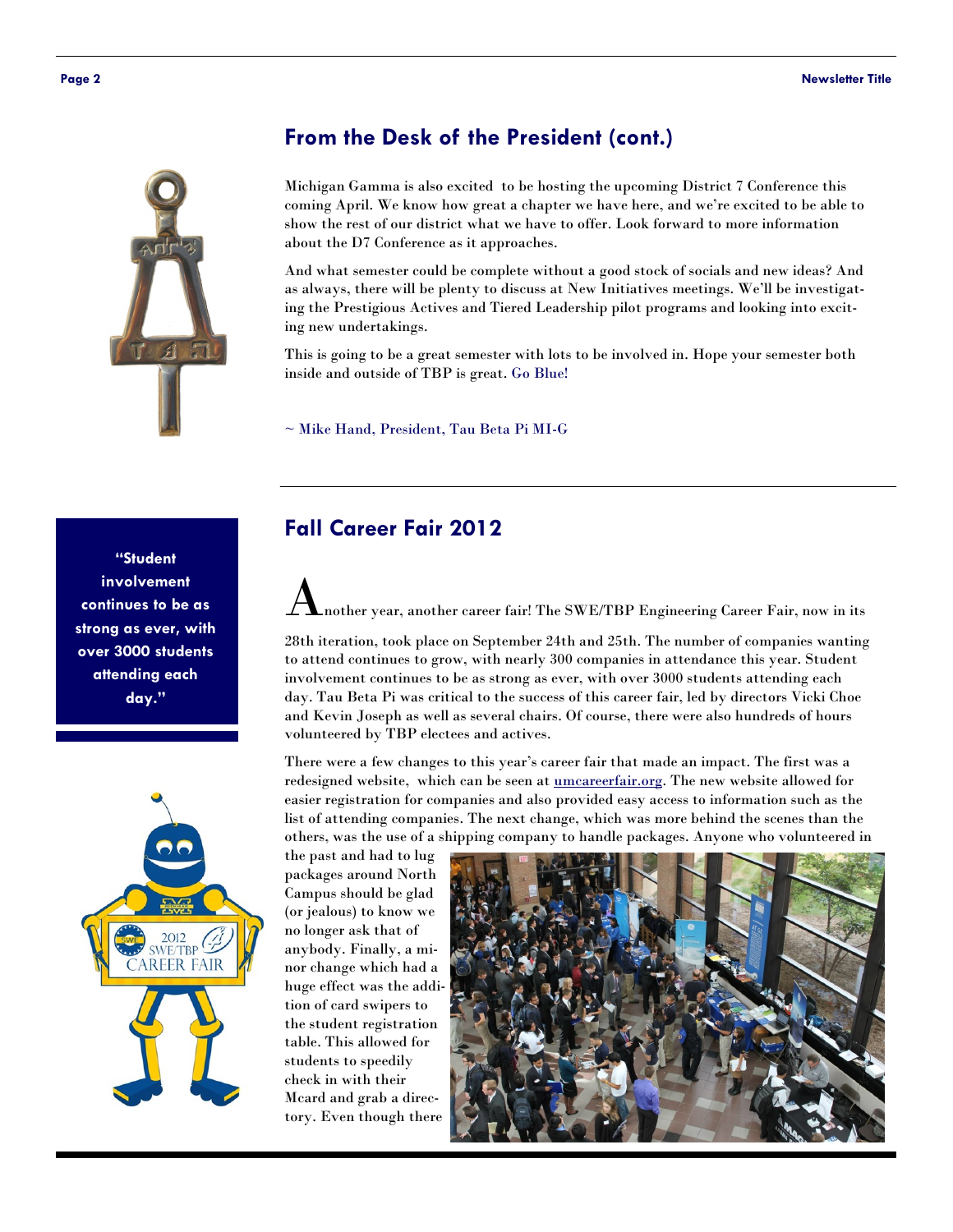#### **Fall Career Fair 2012 (cont.)**

was still a long line, most students didn't have to wait longer than 5 minutes before they could go in.

The SWE/TBP Career Fair remains one of the most anticipated events for the College of Engineering and continues to provide strong publicity for our organization. With the continued growth, its future looks bright indeed!





Career Fair Directors and Committee Chairs

## **National Convention Recap**

Michigan Gamma has a strong tradition of being very involved in TBP National Conventions and this year was no exception. Convention this year was hosted by Kentucky Alpha (University of Kentucky) in Lexington, KY. Our delegation consisted of 4 advisors – Dan Becker, Paul Kominsky (Chief Faculty Advisor), Elson Liu, and Pritpaul Mahal, 4 officers – Mike Boyd (VP), Mike Hand (President), Chris McMullen (Secretary), and Ariel Rose (District 7 Conference Chair), and 2 actives – Nick Cobane (former New Initiatives Chair), and Nathan Rowley (former K-12 Outreach Chair).

Overall, convention was a very productive, rewarding, and tiring experience. Three new chapters were granted charters, a new process for determining convention sites was implemented, the Constitution and Bylaws were reviewed and updated to correct many small issues, awards were given, a curriculum appeal was granted, engineering futures sessions were attended, and much other business was conducted. The overview (Summary of Business Conducted) and details (minutes) are available on the nationals website. The parts of particular interest to MI-Gamma are elaborated here.

#### **Convention Site Process Changes**

Per the change approved (over strong opposition from MI-G, District 4, an Executive Councilor, and

possible others) at Convention:

- Convention sites are now selected 2 years in advance (instead of 3).
- The Executive Council (delegated to the staff, in particular Asst. Sec.-Treas. Roger Hawks) will review hotel options and do much of the legwork in setting up arrangements for a chosen site.
- The Executive Council can enter into long term (up to 5 year) contracts with particular hotel chains.

The part of the proposal that was found to be unfavorable to those listed was the third point. This would likely not harm a chapter like MI-G which is positioned near a hotel from most of the major chains, but chapters in lower populated areas that lack access to varied hotel options could be harmed by this provision.

**"Overall, convention was a very productive, rewarding, and tiring experience."**